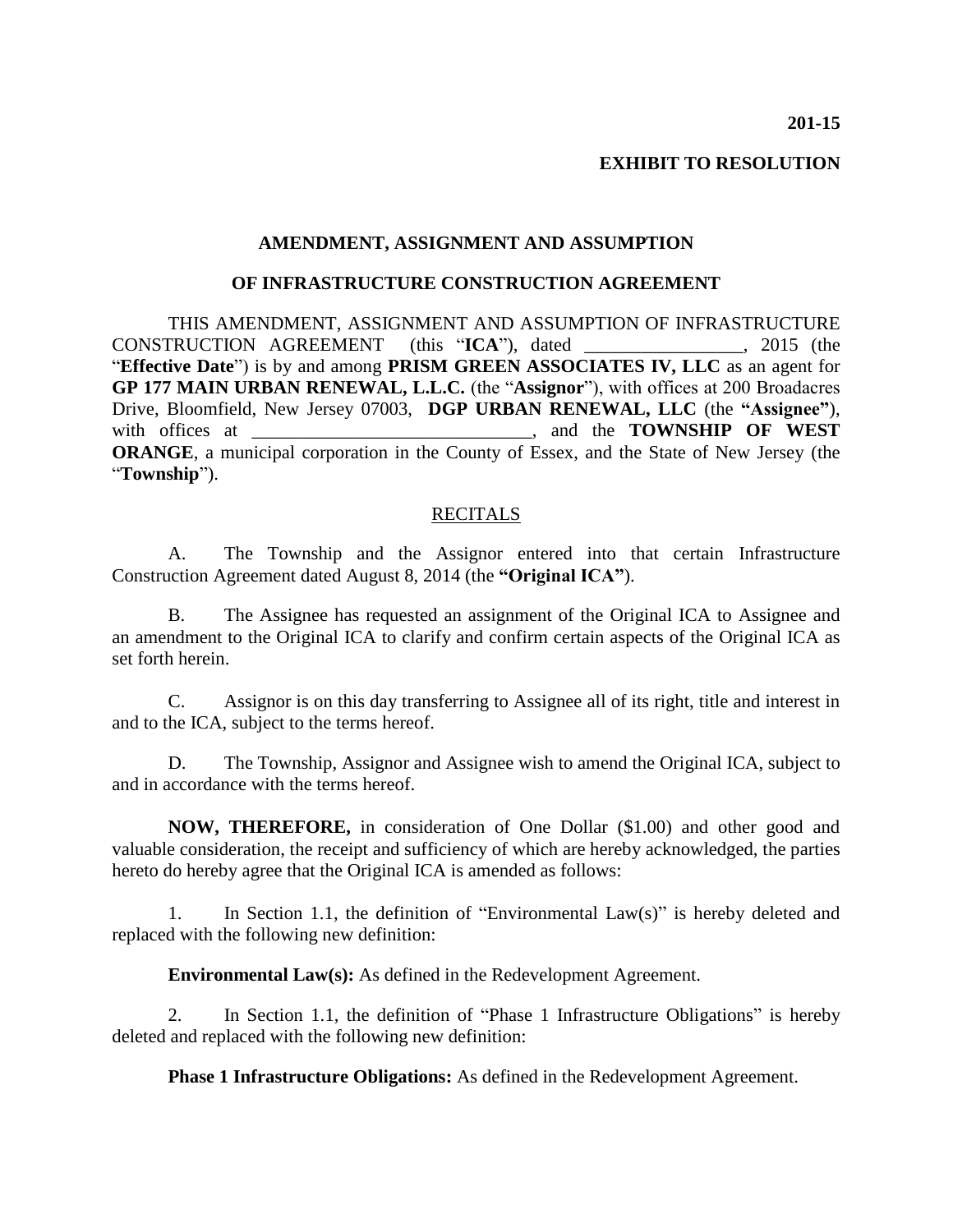3. In Section 1.1, the definition of "Redeveloper" is hereby deleted and replaced with the following new definition:

**Redeveloper:** DGP Urban Renewal, LLC.

4. In Section 1.1, the definition of "Redeveloper's Engineer" is hereby deleted and replaced with the following new definition:

**Redeveloper's Engineer:** Langan Engineering and Environmental Services or such other person or entity designated as the Redeveloper's Engineer hereunder.

5. In Section 1.1, the following definition of "Redevelopment Agreement" is hereby inserted:

**Redevelopment Agreement**: that certain Redevelopment Agreement by and between the Township and DGP Urban Renewal, LLC, dated as of [\_\_\_\_\_\_\_\_\_\_\_], 2015.

6. In Section 1.1, the definition of "Trust Agreement" is hereby deleted and replaced with the following new definition:

**Trust Agreement:** That certain trust agreement, to be dated as of the date of the issuance of the Bonds, by and between the Township and a corporate trust institution, as acknowledged by DGP Urban Renewal, LLC, governing the delivery, deposit, application, investment, requisition, disbursement and withdrawal of Bond Proceeds.

7. Any and all references in the operative provisions of the ICA to the "Modification Agreement" and "Original Redevelopment Agreement" are hereby deemed deleted and replaced with "Redevelopment Agreement" as that term is defined in this Agreement.

8. Section 8.2 is hereby amended to read in its entirety as follows:

**"8.2 Bidding.** To the extent that the cost of the Phase 1 Infrastructure Project shall be paid or otherwise funded from Bond Proceeds, or unless the Township agrees otherwise, the Redeveloper shall obtain proposals on a "lump sum" basis, which proposals shall include unit pricing for all major items, from at least three (3) qualified bidders for each Construction Contract, other than any Construction Contract with a Third Party Utility Provider. Redeveloper shall submit a bid summary of all bid proposals and a statement to the Township as to which bidder the Redeveloper intends to select. In the event Redeveloper's proposed Contractor is not the lowest bidder, Redeveloper shall provide written explanation of why Redeveloper considers the Contractor to be the lowest qualified bidder. Redeveloper agrees that entities prohibited from receiving a contract within the State of New Jersey pursuant to *N.J.S.A.* 34:11-56.48 shall not be "qualified bidders" and shall not be eligible to bid on any aspect of the Phase 1 Infrastructure Project."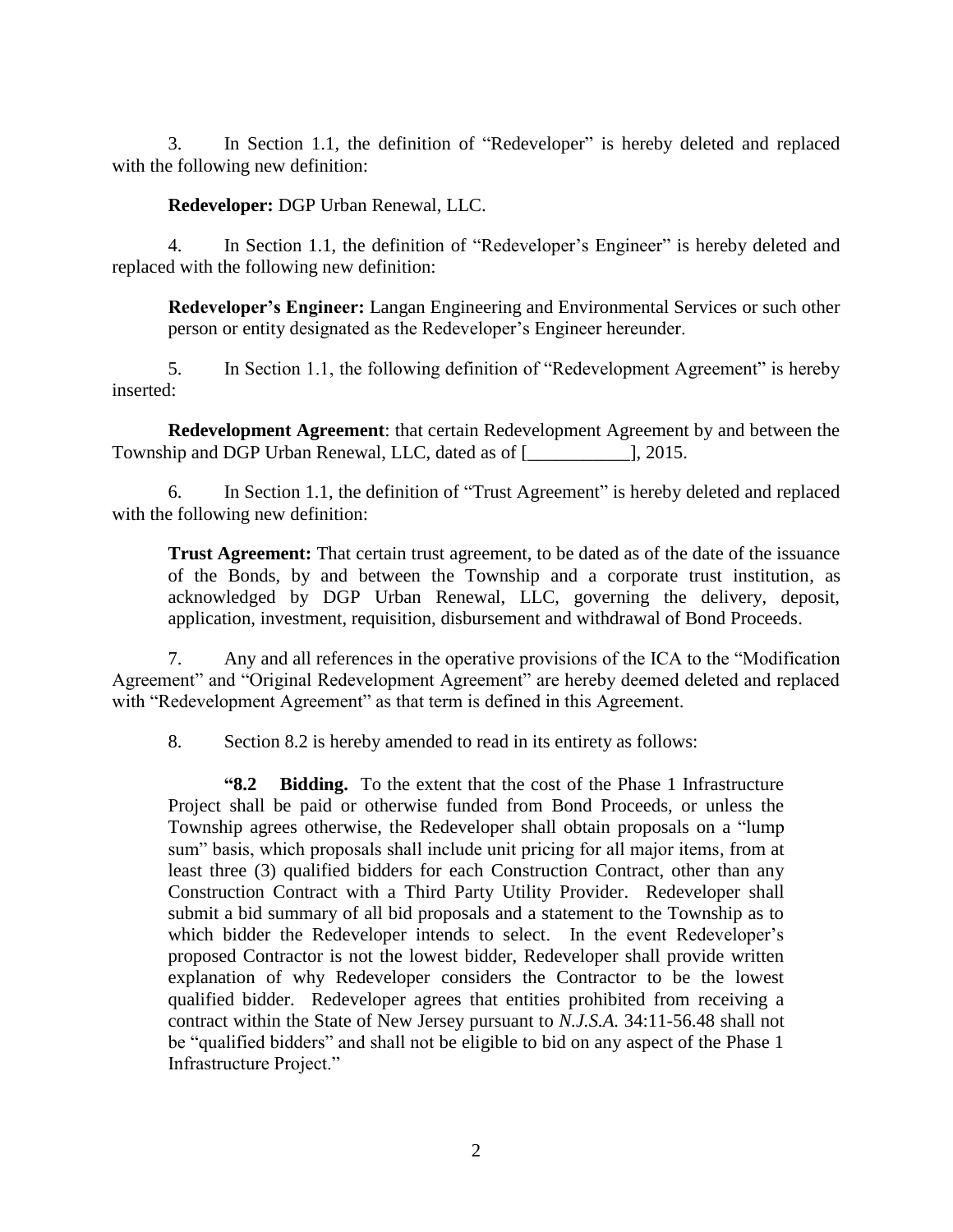9. Section 20.9 is amended to provide that any formal notices, demands and communications sent by the Township to the Redeveloper shall be delivered to:

Redeveloper: DGP Urban Renewal, LLC c/o Dune Real Estate Partners LP 623 Fifth Avenue,  $30<sup>th</sup>$  Floor New York, NY 10022, Attn.: Gregory Rush

with copy to Counsel to Redeveloper:

Connell Foley LLP Harborside Financial Center 2510 Plaza Five Jersey City, NJ 07311-4029 Attn.: James C. McCann, Esq. Phone: 201.521.1000 Fax: 201.521.0100

## 10. Assignment.

(a) Assignor hereby assigns and transfers to the Assignee all of the Assignor's right, title, interest and benefit in and to the Original ICA as amended by this Agreement.

(b) The Assignee hereby accepts the transfer of the Original ICA as amended by this Agreement and assumes all of the obligations of the Assignor thereunder.

(c) The Township hereby approves the assignment of the Original ICA as amended by this Agreement by the Assignor to the Assignee.

11. Miscellaneous.

(a) Except as specifically modified and amended as set forth in this Agreement, the Original ICA shall remain unmodified and in full force and effect.

(b) This Agreement embodies the entire agreement and understanding among the parties relating to the subject matter hereof.

(c) The execution and delivery of this Agreement has been duly authorized by all necessary action of each of the parties hereto and represents the valid and binding act and obligation of each of them, enforceable against each of them in accordance with its terms. This Agreement shall be binding upon and inure to the benefit of the parties hereto and their respective successors and assigns. None of the terms or provisions hereof may be waived, modified or amended, except by an instrument in writing executed by the party to be charged therewith.

(d) This Agreement may be executed in any number of counterparts, each of which shall be deemed an original, but all of which together shall constitute one and the same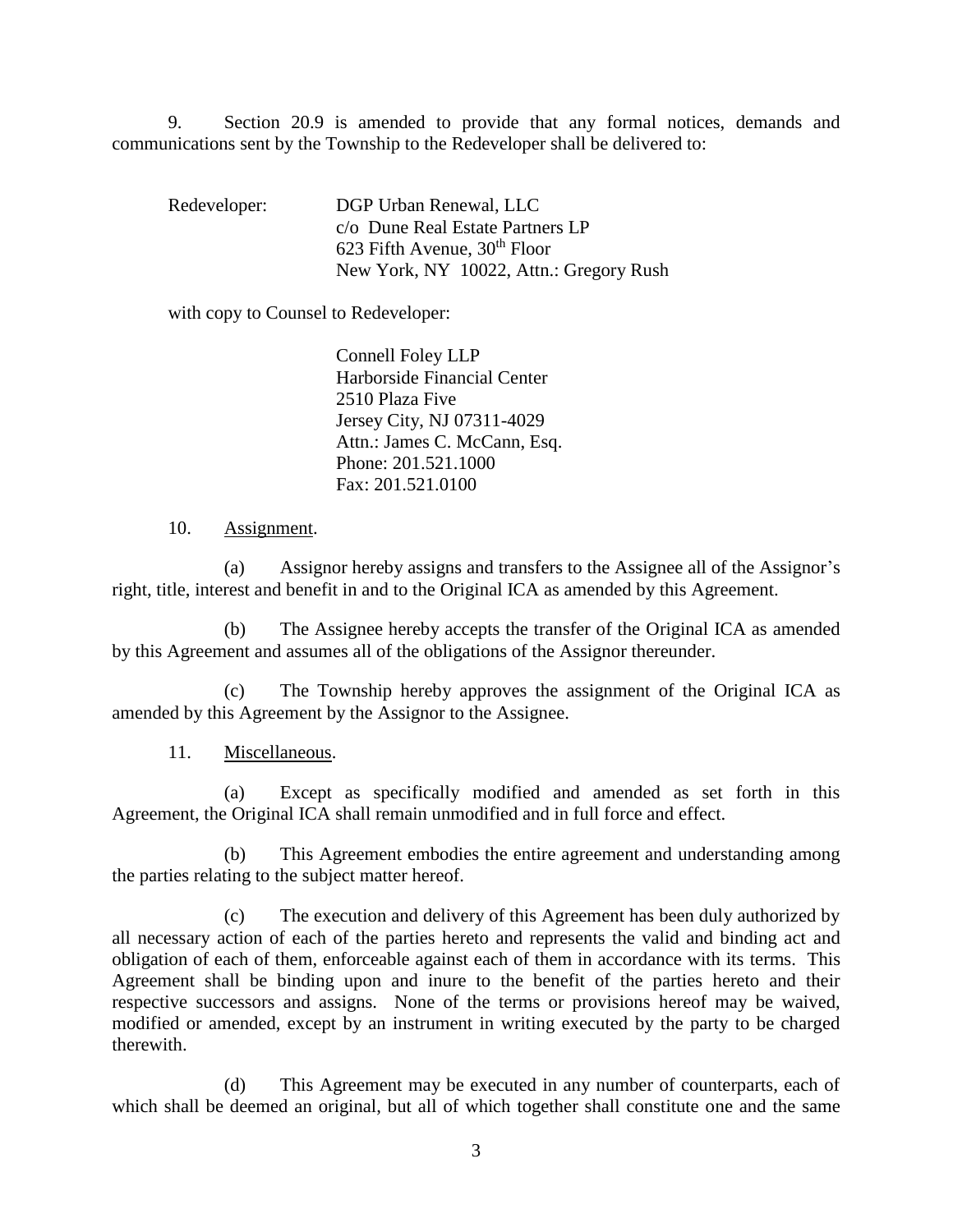agreement and it shall not be necessary in making proof of this Agreement to produce or account for more than a sufficient number of counterparts to evidence the execution of this Agreement by each party hereto.